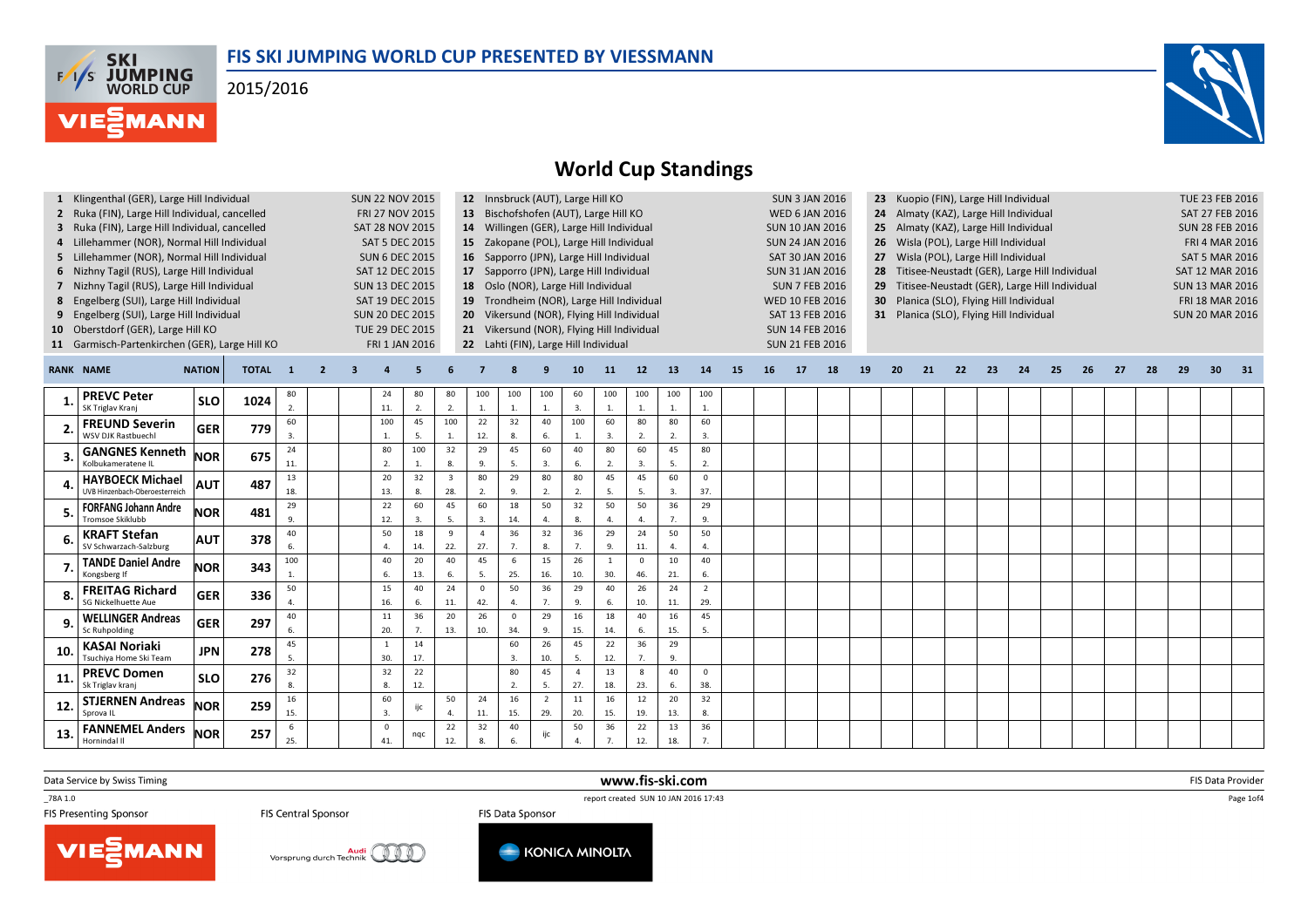2015/2016





# World Cup Standings

|     | <b>RANK NAME</b>                                           | <b>NATION</b> | <b>TOTAL</b> | $\blacksquare$        | $\overline{2}$ | $\overline{\mathbf{3}}$ | 4                              | 5                     | 6                     |                     |                                | 9                     | 10                             | 11                             | $12$                  | 13                    | 14                    | 15 | 16 | 17 | 18 | 19 | 20 | 21 | 22 | 23 | 24 | 25 | 26 | 27 | 28 | 29 | 30 | 31 |
|-----|------------------------------------------------------------|---------------|--------------|-----------------------|----------------|-------------------------|--------------------------------|-----------------------|-----------------------|---------------------|--------------------------------|-----------------------|--------------------------------|--------------------------------|-----------------------|-----------------------|-----------------------|----|----|----|----|----|----|----|----|----|----|----|----|----|----|----|----|----|
| 14  | <b>KOUDELKA Roman</b><br><b>LSK Lomnice nad Popelkou</b>   | <b>CZE</b>    | 255          | 8<br>23.              |                |                         | 32<br>8.                       | 50<br>4.              | 18<br>14.             | $\mathbf{0}$<br>32. | 24<br>11.                      | 20<br>13.             | $\overline{7}$<br>24.          | 32<br>8.                       | 20<br>13.             | 18<br>14.             | 26<br>10.             |    |    |    |    |    |    |    |    |    |    |    |    |    |    |    |    |    |
| 15. | <b>AMMANN Simon</b><br><b>SSC Toggenburg</b>               | SUI           | 207          | 18<br>14.             |                |                         | 10<br>21.                      | 15<br>16.             | 26<br>10.             | 20<br>13.           | 10<br>21.                      | 18<br>14.             | 22<br>12.                      | 20<br>13.                      | 9<br>22.              | 32<br>8.              | $\overline{7}$<br>24. |    |    |    |    |    |    |    |    |    |    |    |    |    |    |    |    |    |
| 16. | <b>WANK Andreas</b>                                        | <b>GER</b>    | 173          | $\mathbf 0$           |                |                         |                                | 26                    |                       | $\mathbf{0}$        | 15                             | 12                    | 20                             | 24                             | 29                    | 15                    | 18                    |    |    |    |    |    |    |    |    |    |    |    |    |    |    |    |    |    |
| 17  | SC Hinterzarten<br><b>HAUER Joachim</b>                    | <b>NOR</b>    | 166          | 40.                   |                |                         | 24.<br>ijc                     | 10.<br>16             | 24.<br>60             | 35.<br>11           | 16.<br>22                      | 19.<br>$\mathbf{0}$   | 13.<br>24                      | 11.<br>$\overline{0}$          | 9.<br>6               | 16.<br>12             | 14.<br>15             |    |    |    |    |    |    |    |    |    |    |    |    |    |    |    |    |    |
| 18. | <b>Bekkelaget SK</b><br><b>ITO Daiki</b>                   | <b>JPN</b>    | 140          | 22                    |                |                         | -5                             | 15.<br>9              | 3.                    | 20.                 | 12.<br>13                      | 33.<br>$\mathbf 0$    | 11.<br>$\overline{7}$          | 40.<br>26                      | 25.<br>32             | 19.<br>26             | 16.                   |    |    |    |    |    |    |    |    |    |    |    |    |    |    |    |    |    |
| 19. | Megmilk Snow Brand Ski Team<br><b>LANISEK Anze</b>         | <b>SLO</b>    | 139          | 12.<br>$\mathbf 0$    |                |                         | 26.<br>12                      | 22.<br>$\mathbf{0}$   | 36                    | 50                  | 18.<br>$\overline{7}$          | 45.<br>$\mathbf{0}$   | 24.<br>15                      | 10.<br>8                       | 8.<br>$\mathbf{0}$    | 10.<br>11             | $\mathbf 0$           |    |    |    |    |    |    |    |    |    |    |    |    |    |    |    |    |    |
| 19. | <b>Ssk Menges</b><br><b>FETTNER Manuel</b>                 | <b>AUT</b>    | 139          | 35.<br>nqc            |                |                         | 19.<br>$\mathbf 0$             | 31.<br>9              | 7.<br>29              | 4.<br>18            | 24.<br>26                      | 40.<br>24             | 16.<br>11                      | 23.<br>9                       | 44.<br>5              | 20.<br>8              | 42.<br>$\mathbf{0}$   |    |    |    |    |    |    |    |    |    |    |    |    |    |    |    |    |    |
| 21  | SV Innsbruck-Bergisel-Tirol<br><b>JANDA Jakub</b>          | <b>CZE</b>    | 128          | 12                    |                |                         | 31.<br>14                      | 22.<br>29             | 9.<br>11              | 14.<br>5            | 10.                            | 11.<br>$\mathbf{0}$   | 20.<br>9                       | 22.<br>$\overline{4}$          | 26.<br>$\overline{0}$ | 23.<br>22             | 32.<br>22             |    |    |    |    |    |    |    |    |    |    |    |    |    |    |    |    |    |
|     | Dukla Liberec                                              |               |              | 19.<br>20             |                |                         | 17.<br>16                      | 9.<br>$\mathbf{0}$    | 20.                   | 26.<br>40           | ijc<br>11                      | 46.<br>5              | 22.<br>8                       | 27.<br>12                      | 32.<br>15             | 12.<br>$\overline{0}$ | 12.                   |    |    |    |    |    |    |    |    |    |    |    |    |    |    |    |    |    |
| 22. | <b>STOCH Kamil</b><br>KS Eve-nement Zakopane               | <b>POL</b>    | 127          | 13.                   |                |                         | 15.                            | 47.                   | nqc                   | 6.                  | 20.                            | 26.                   | 23.                            | 19.                            | 16.                   | 33.                   |                       |    |    |    |    |    |    |    |    |    |    |    |    |    |    |    |    |    |
| 23. | <b>LEYHE Stephan</b><br>SC Willingen                       | GER           | 110          | 11<br>20.             |                |                         | $\mathbf 0$<br>39.             | 12<br>19.             | $\overline{4}$<br>27. | 9<br>22.            | 8<br>23.                       | 16<br>15.             | 18<br>14.                      | 14<br>17.                      | 10<br>21.             | $\mathbf 0$<br>45.    | 8<br>23.              |    |    |    |    |    |    |    |    |    |    |    |    |    |    |    |    |    |
| 24  | <b>DESCOMBES SEVOIE Vincent</b><br>Douanes - Chamonix      | <b>FRA</b>    | 89           | $\mathbf 0$<br>45.    |                |                         | $\mathbf 0$<br>53.             | $\mathbf 0$<br>32.    | 14<br>17.             | nqc                 | nqc                            | nqc                   | 14<br>17.                      | 12<br>19.                      | 18<br>14.             | 15<br>16.             | 16<br>15.             |    |    |    |    |    |    |    |    |    |    |    |    |    |    |    |    |    |
| 25. | <b>HULA Stefan</b><br>KS Eve-nement Zakopane               | POL           | 83           |                       |                |                         | 9<br>22.                       | 26<br>10.             | 8<br>23.              | nqc                 | 9<br>22.                       | $\mathbf{0}$<br>32.   | $\overline{0}$<br>42.          | $\overline{7}$<br>24.          | $\overline{a}$<br>27. | $\overline{7}$<br>24. | 13<br>18.             |    |    |    |    |    |    |    |    |    |    |    |    |    |    |    |    |    |
| 26. | <b>POPPINGER Manuel</b><br>SV Innsbruck-Bergisel-Tirol     | <b>AUT</b>    | 80           | $\overline{7}$<br>24. |                |                         | 26<br>10.                      | $\overline{4}$<br>27. | $\mathbf 0$<br>32.    | nqc                 | 12<br>19.                      | 22<br>12.             | $\overline{0}$<br>35.          | $\overline{0}$<br>42.          | nqc                   | $\overline{4}$<br>27. | 5<br>26.              |    |    |    |    |    |    |    |    |    |    |    |    |    |    |    |    |    |
| 27. | <b>TEPES Jurij</b><br>SD Dolomiti                          | <b>SLO</b>    | 64           | 26<br>10.             |                |                         | $\mathbf 0$<br>38.             | 5<br>26.              | $\Omega$<br>46.       | 1<br>30.            | $\overline{\mathbf{3}}$<br>28. | $\mathbf 0$<br>43.    | $\overline{0}$<br>50.          | ijc                            | nqc                   | 9<br>22.              | 20<br>13.             |    |    |    |    |    |    |    |    |    |    |    |    |    |    |    |    |    |
| 27  | <b>HILDE Tom</b><br>Asker Skiklubb                         | <b>NOR</b>    | 64           | 10<br>21.             |                |                         | $\overline{\mathbf{3}}$<br>28. | 10<br>21.             | 0<br>42.              | 6<br>25.            | 14<br>17.                      | $\overline{7}$<br>24. |                                |                                | 14<br>17.             | $\mathbf 0$<br>41.    |                       |    |    |    |    |    |    |    |    |    |    |    |    |    |    |    |    |    |
| 29. | <b>HLAVA Lukas</b><br>Dukla Liberec                        | <b>CZE</b>    | 63           | $\mathbf 0$<br>43.    |                |                         | $\mathbf 0$<br>54.             | 6<br>25.              | 10<br>21.             | 16<br>15.           | $\mathbf{0}$<br>32.            | 14<br>17.             | $\overline{0}$<br>43.          | 6<br>25.                       | 11<br>20.             | $\overline{0}$<br>36. | $\mathbf 0$<br>35.    |    |    |    |    |    |    |    |    |    |    |    |    |    |    |    |    |    |
| 29. | <b>TAKEUCHI Taku</b><br>Kitano Construction Corp. Ski Club | <b>JPN</b>    | 63           | 15<br>16.             |                |                         | $\mathbf 0$<br>33.             | 13<br>18.             |                       |                     | $\mathbf{0}$<br>46.            | 9<br>22.              | 13<br>18.                      | $\overline{\mathbf{0}}$<br>40. | 13<br>18.             | $\overline{0}$<br>32. |                       |    |    |    |    |    |    |    |    |    |    |    |    |    |    |    |    |    |
| 31. | <b>DESCHWANDEN Gregor</b><br>Horw                          | <b>SUI</b>    | 61           | $\mathbf 0$<br>36.    |                |                         | $^{\circ}$<br>55.              | $\mathbf{0}$<br>39.   | 15<br>16.             | 36<br>7.            | 1<br>30.                       | $\mathbf 0$<br>39.    | $\overline{0}$<br>37.          | $\mathbf{0}$<br>49.            | nqc                   | $\overline{0}$<br>49. | 9<br>22.              |    |    |    |    |    |    |    |    |    |    |    |    |    |    |    |    |    |
| 32. | <b>KRAUS Marinus</b><br>Wsv Oberaudorf                     | <b>GER</b>    | 57           | $\mathbf 0$<br>47.    |                |                         | 45<br>-5.                      | $\overline{7}$<br>24. | -5<br>26.             | $\mathbf 0$<br>44.  | nqc                            | nqc                   | $\overline{\mathbf{0}}$<br>36. | $\mathbf{0}$<br>47.            |                       |                       |                       |    |    |    |    |    |    |    |    |    |    |    |    |    |    |    |    |    |

Data Service by Swiss Timing

\_78A 1.0

VIESMANN

www.fis-ski.com



Audi Vorsprung durch Technik

FIS Data Sponsor



m FIS Data Provider<br>IS 37:43

Page 2of4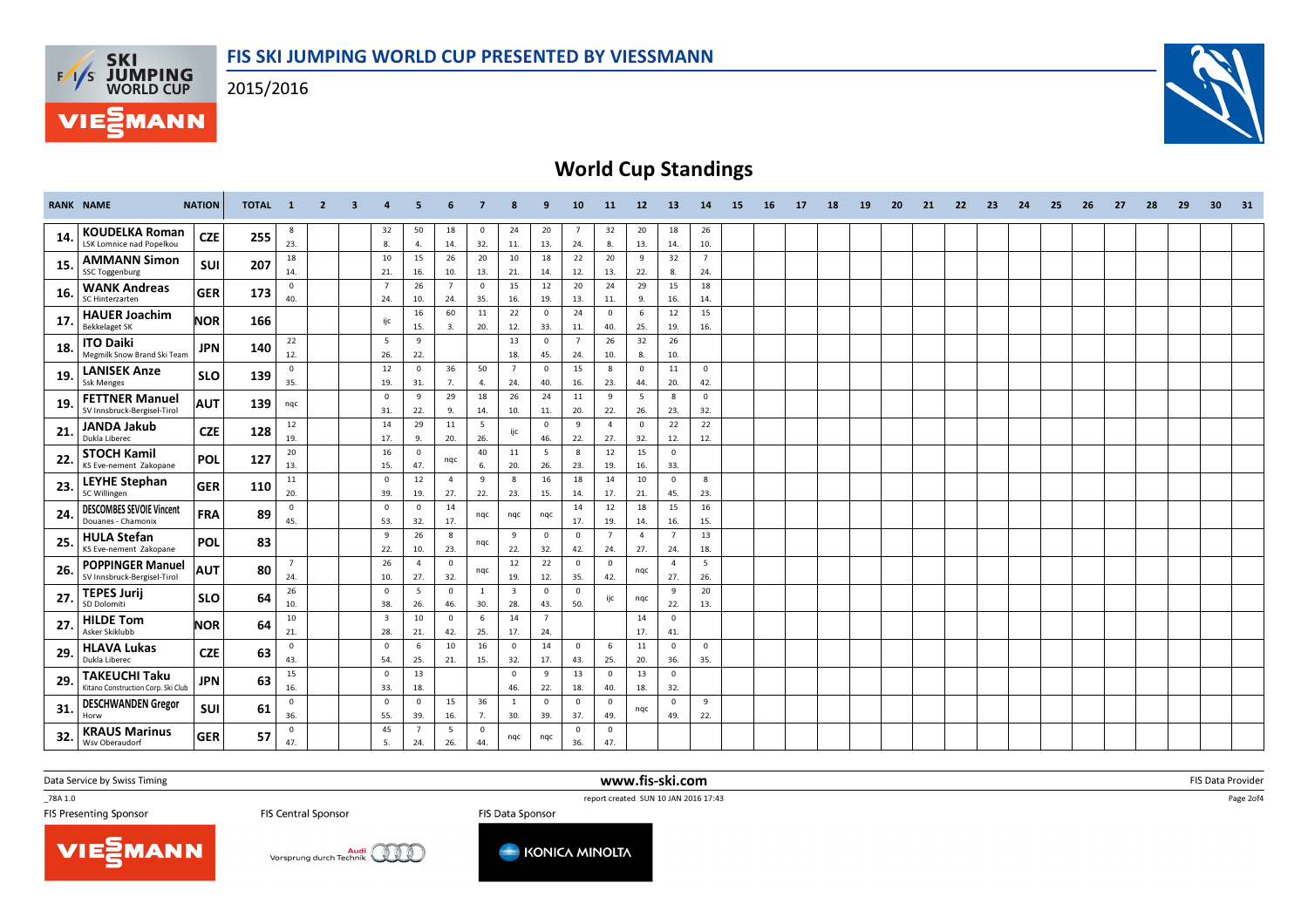2015/2016



# World Cup Standings

|     | <b>RANK NAME</b>                                                   | <b>NATION</b> | TOTAL 1 |                                | $\overline{2}$ | $\overline{\mathbf{3}}$ | $\overline{4}$        | 5                              | 6                   | $\overline{7}$        | 8                     | 9                              | 10 <sup>10</sup>               | <b>11</b>                      | 12                             | 13                             | 14                  | 15 | 16 | 17 | 18 | 19 | 20 | 21 | 22 | 23 | 24 | 25 | 26 | 27 | 28 | 29 | 30 <sub>1</sub> | 31 |
|-----|--------------------------------------------------------------------|---------------|---------|--------------------------------|----------------|-------------------------|-----------------------|--------------------------------|---------------------|-----------------------|-----------------------|--------------------------------|--------------------------------|--------------------------------|--------------------------------|--------------------------------|---------------------|----|----|----|----|----|----|----|----|----|----|----|----|----|----|----|-----------------|----|
| 33. | <b>MATURA Jan</b><br>Dukla Liberec                                 | <b>CZE</b>    | 55      | 5<br>26.                       |                |                         | $\mathbf 0$<br>56.    | nqc                            | 30.                 | $\mathbf 0$<br>34.    | $\mathbf 0$<br>39.    | $\mathbf 0$<br>31.             | nqc                            | $\overline{\mathbf{3}}$<br>28. | 16<br>15.                      | 6<br>25.                       | 24<br>11.           |    |    |    |    |    |    |    |    |    |    |    |    |    |    |    |                 |    |
| 34. | <b>SCHLIERENZAUER Gregor</b><br>SV Innsbruck-Bergisel-Tirol        | <b>AUT</b>    | 53      | 14<br>17.                      |                |                         | 18<br>14.             | 11<br>20.                      |                     |                       |                       |                                | $\mathbf 0$<br>31.             | 10<br>21.                      | $\overline{0}$<br>33.          |                                |                     |    |    |    |    |    |    |    |    |    |    |    |    |    |    |    |                 |    |
| 35. | <b>KOT Maciej</b><br>AZS Zakopane                                  | <b>POL</b>    | 51      | $\mathbf 0$<br>46.             |                |                         | 13<br>18.             | $\mathbf{0}$<br>34.            | 16<br>15.           | 13<br>18.             | nqc                   | $\overline{1}$<br>30.          | $\mathbf{0}$<br>32.            | $\overline{0}$<br>36.          | $\overline{0}$<br>35.          | $\overline{\mathbf{3}}$<br>28. | 5<br>26.            |    |    |    |    |    |    |    |    |    |    |    |    |    |    |    |                 |    |
| 36. | <b>ASIKAINEN Lauri</b><br>Kuusamon Erae-Veikot                     | <b>FIN</b>    | 42      | $\overline{4}$<br>27.          |                |                         | 36<br>7.              | nqc                            | 2<br>29.            | $\Omega$<br>33.       | nqc                   | $\Omega$<br>41.                | nqc                            | ngc                            |                                |                                | $\mathbf 0$<br>44.  |    |    |    |    |    |    |    |    |    |    |    |    |    |    |    |                 |    |
| 37. | <b>KOFLER Andreas</b><br>SV Innsbruck-Bergisel-Tirol               | <b>AUT</b>    | 39      | 1<br>30.                       |                |                         | $\mathbf 0$<br>52.    | $\mathbf{0}$<br>37.            |                     |                       | 20<br>13.             | 13<br>18.                      |                                |                                | nqc                            | 5<br>26.                       |                     |    |    |    |    |    |    |    |    |    |    |    |    |    |    |    |                 |    |
| 38. | <b>SAKUYAMA Kento</b><br>Kitano Construction Corp.Ski Team         | <b>JPN</b>    | 28      | ngc                            |                |                         | $\overline{a}$<br>27. | $\overline{2}$<br>29.          |                     |                       | - 5<br>26.            | 11<br>20.                      | $\mathbf 0$<br>34.             | 5<br>26.                       | 1<br>30.                       | $\overline{0}$<br>44.          |                     |    |    |    |    |    |    |    |    |    |    |    |    |    |    |    |                 |    |
| 39. | <b>KRANJEC Robert</b><br>SK Triglav Krani                          | <b>SLO</b>    | 27      | nqc                            |                |                         | $\mathbf 0$<br>66.    | $\mathbf{1}$<br>30.            | $\mathbf{0}$<br>36. | 15<br>16.             | $\mathbf{0}$<br>37.   | 10<br>21.                      | $\overline{1}$<br>30.          | $\Omega$<br>35.                | nqc                            | nqc                            | $\mathbf{0}$<br>47. |    |    |    |    |    |    |    |    |    |    |    |    |    |    |    |                 |    |
| 40  | <b>ZYLA Piotr</b><br>WSS Wisla                                     | POL           | 26      | $\mathbf 0$<br>39.             |                |                         | $\mathbf 0$<br>33.    | $\Omega$<br>40.                | 12<br>19.           | 14<br>17.             | $\mathbf{0}$<br>45.   | $\Omega$<br>42.                | $\mathbf 0$<br>48.             |                                |                                |                                |                     |    |    |    |    |    |    |    |    |    |    |    |    |    |    |    |                 |    |
| 41  | <b>NEUMAYER Michael</b><br>SC 1906 Oberstdorf                      | <b>GER</b>    | 24      |                                |                |                         |                       |                                |                     |                       |                       |                                | 12<br>19.                      | 2<br>29.                       | $\mathbf{0}$<br>39.            | $\mathbf{0}$<br>38.            | 10<br>21.           |    |    |    |    |    |    |    |    |    |    |    |    |    |    |    |                 |    |
| 41. | <b>LAMY CHAPPUIS Ronan</b><br>Bois D'amont                         | <b>FRA</b>    | 24      | $\overline{\mathbf{3}}$<br>28. |                |                         | ijc                   | $\mathbf{0}$<br>41.            | $\mathbf 0$<br>34.  | 8<br>23.              | $\overline{2}$<br>29. | 8<br>23.                       | nqc                            | $\mathbf{0}$<br>34.            | $\overline{\mathbf{3}}$<br>28. | $\mathbf{0}$<br>31.            | $\mathbf 0$<br>40.  |    |    |    |    |    |    |    |    |    |    |    |    |    |    |    |                 |    |
| 43  | <b>MURANKA Klemens</b><br>TS Wisla Zakopane                        | POL           | 23      | $\mathbf{0}$<br>49.            |                |                         | 8<br>23.              | nqc                            | $\mathbf{0}$<br>44. | 12<br>19.             | $\mathbf 0$<br>41.    | $\overline{\mathbf{3}}$<br>28. | nqc                            | ngc                            |                                |                                |                     |    |    |    |    |    |    |    |    |    |    |    |    |    |    |    |                 |    |
| 43. | <b>KUBACKI Dawid</b><br>TS Wisla Zakopane                          | POL           | 23      | $\mathbf{0}$<br>33.            |                |                         | $\mathbf 0$<br>56.    | $\Omega$<br>36.                | 6<br>25.            | 10<br>21.             | $\mathbf{0}$<br>35.   | $\Omega$<br>34.                |                                | $\mathbf{0}$<br>31.            | $\overline{7}$<br>24.          | $\Omega$<br>46.                |                     |    |    |    |    |    |    |    |    |    |    |    |    |    |    |    |                 |    |
| 45. | <b>HAZETDINOV Ilmir</b><br>SDUSHOR 33 MOSKOVSKAYA OBLAST - RES     | <b>RUS</b>    | 19      | 10<br>21.                      |                |                         | $\mathbf 0$<br>46.    | $\overline{\mathbf{3}}$<br>28. | $\mathbf{0}$<br>49. | $\Omega$<br>37.       |                       |                                | $\mathbf{0}$<br>49.            | nqc                            | $\mathbf{0}$<br>34.            | ngc                            | 6<br>25.            |    |    |    |    |    |    |    |    |    |    |    |    |    |    |    |                 |    |
| 46. | <b>KLIMOV Evgeniy</b><br>GBU TSTOVS Moskovskava oblast Ski s       | <b>RUS</b>    | 16      | $\mathbf{0}$<br>32.            |                |                         | $\mathbf 0$<br>35.    | $\Omega$<br>35.                | 13<br>18.           | $\overline{0}$<br>46. |                       |                                | $\overline{\mathbf{3}}$<br>28. | $\mathbf{0}$<br>43.            | ngc                            | ngc                            | $\mathbf 0$<br>41.  |    |    |    |    |    |    |    |    |    |    |    |    |    |    |    |                 |    |
| 47  | <b>SIEGEL David</b><br>SV Baiersbronn                              | <b>GER</b>    | 15      |                                |                |                         |                       |                                |                     |                       |                       |                                | ngc                            | 15<br>16.                      |                                |                                |                     |    |    |    |    |    |    |    |    |    |    |    |    |    |    |    |                 |    |
| 48. | <b>LARINTO Ville</b><br>Lahden Hiihtoseura                         | <b>FIN</b>    | 14      | nqc                            |                |                         | $\mathbf 0$<br>42.    | $\mathbf{0}$<br>43.            |                     |                       | $\mathbf{0}$<br>49.   | $\mathbf{0}$<br>36.            | $\overline{0}$<br>40.          | $\overline{0}$<br>48.          | $\overline{0}$<br>38.          | nqc                            | 14<br>17.           |    |    |    |    |    |    |    |    |    |    |    |    |    |    |    |                 |    |
| 49. | <b>BOYD-CLOWES Mackenzie</b><br>Altius Nordic Ski Club             | <b>CAN</b>    | 13      | $\overline{2}$<br>29.          |                |                         | $\mathbf 0$<br>37.    | $\mathbf{0}$<br>41.            |                     |                       | $\mathbf{0}$<br>31.   | $\Omega$<br>47.                | nqc                            | $\overline{0}$<br>44.          | ngc                            | $\overline{0}$<br>34.          | 11<br>20.           |    |    |    |    |    |    |    |    |    |    |    |    |    |    |    |                 |    |
| 50  | <b>KORNILOV Denis</b><br>Sdushor CSP N. Novgorod Dinamo            | <b>RUS</b>    | 12      | $\mathbf{0}$<br>38.            |                |                         | $\mathbf 0$<br>50.    | $\mathbf{0}$<br>46.            | $\mathbf{0}$<br>48. | $\overline{0}$<br>45. |                       |                                | $\mathbf{0}$<br>44.            | $\overline{0}$<br>45.          | $\overline{0}$<br>47.          | $\overline{0}$<br>35.          | 12<br>19.           |    |    |    |    |    |    |    |    |    |    |    |    |    |    |    |                 |    |
| 51. | <b>COLLOREDO Sebastian</b><br><b>GRUPPO SCIATORI FIAMME GIALLE</b> | <b>ITA</b>    | 11      | nqc                            |                |                         | $\mathbf 0$<br>44.    | $\mathbf{0}$<br>44.            | $\mathbf 0$<br>40.  | $\overline{7}$<br>24. | $\mathbf 0$<br>40.    | $\overline{4}$<br>27.          | $\mathbf{0}$<br>39.            | nqc                            |                                |                                | ngc                 |    |    |    |    |    |    |    |    |    |    |    |    |    |    |    |                 |    |

www.fis-ski.com

Data Service by Swiss Timing

\_78A 1.0

**FIS Central Sponsor** 

**Audi** Vorsprung durch Technik

TO TRA 1.0<br>
FIS Central Sponsor<br>
FIS Central Sponsor<br>
FIS Data Sponsor<br>
FIS Data Sponsor FIS Data Sponsor



m FIS Data Provider<br>IS 37:43

Page 3of4



**F/T/S SKI<br>WORLD CUP** 

**MANN**